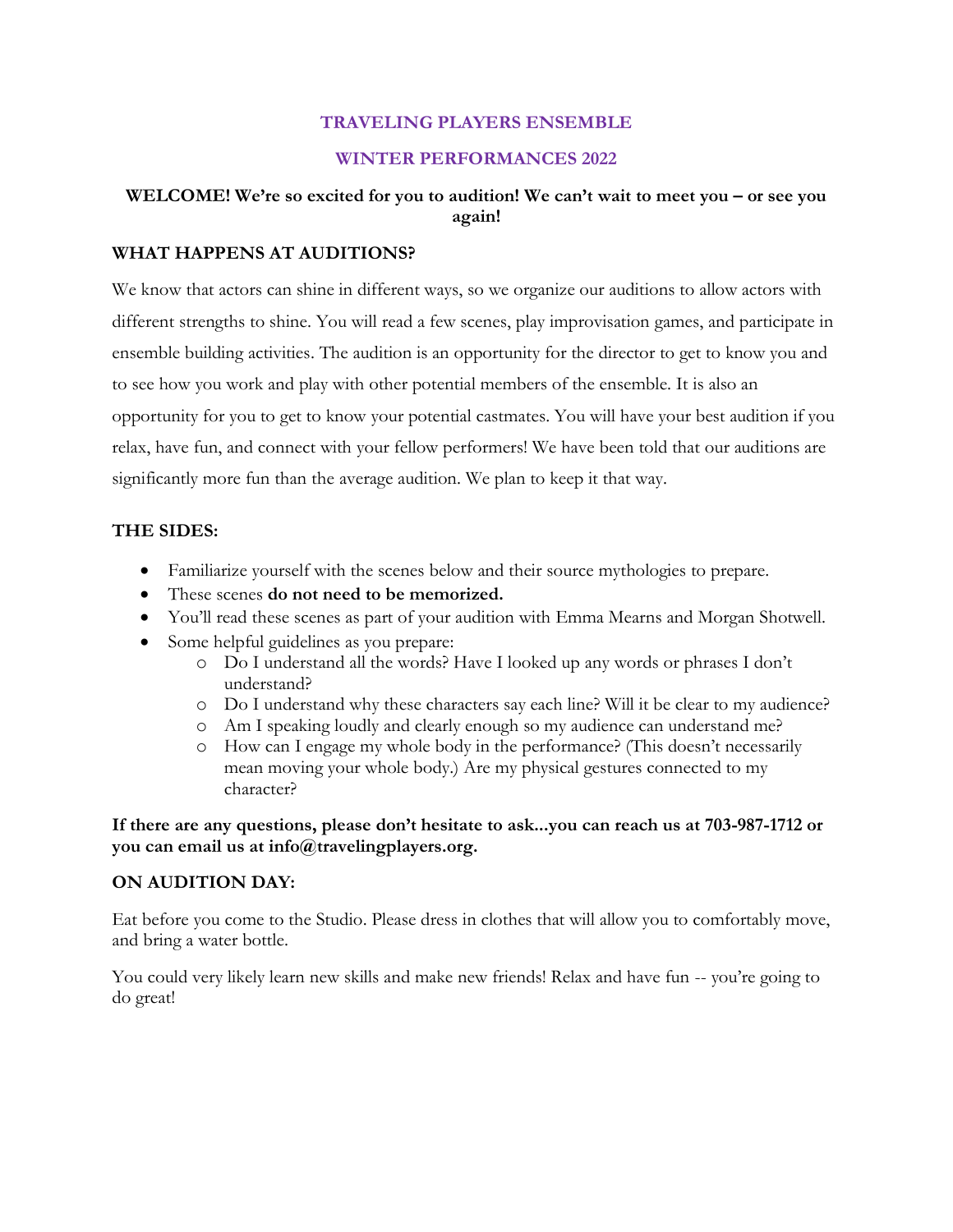# **SIDE 1: CHORUS**

#### **The Chorus enacts Theseus' nightmare of being trapped in the Labyrinth**

# **Chorus:**

The thread's on the spool, The spool's wound tight, You must feel it in the dark, cause there is no light, Hold the spool fast, hold the spool right, If it drops you're lost Cause it's black as night. If you drop it in the labyrinth, It will unwind in the labyrinth, And you're blind in the labyrinth, You can't find, in the labyrinth, Your way, in the labyrinth, And what's down feels like up, And you're dizzy with fear But you can't give up now, You're partway there – ALL: The path goes down, Goes round and round And round and round then Back again. (1/2) Are you up? (1/2)Are you down?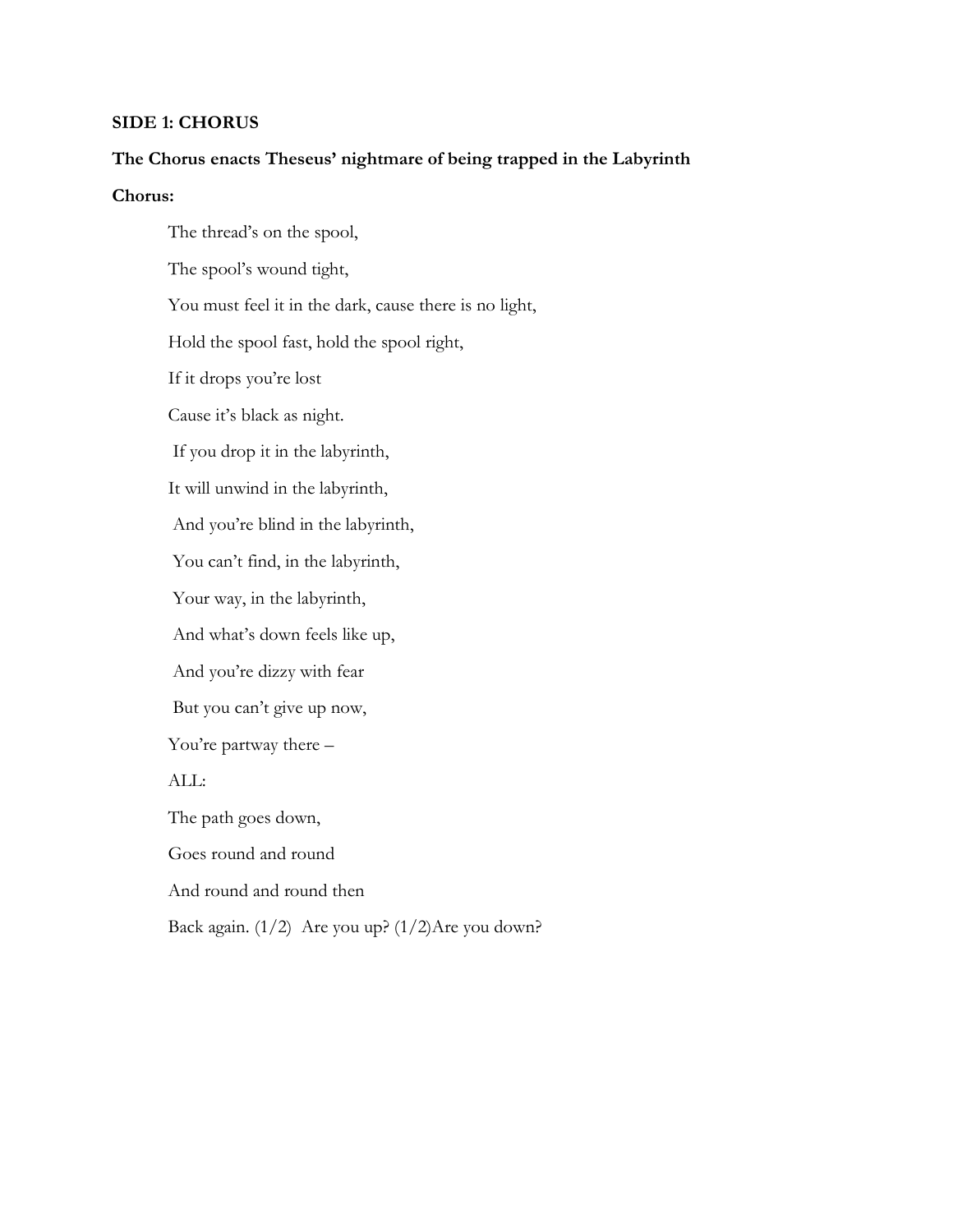#### **SIDE 2: PROCRUSTES/THESEUS/BEAUTY REST**

# **Procrustes, an innkeeper in the Underworld, attempts to trap Theseus -- but his servant, Beauty Rest, warns Theseus.**

#### Procrustes:

Please sir, my house is your house, my servants your servants, my riches, your riches, and (*ominously*), my bed, your bed.

May I take your -- *luggage?* (*looking greedily at Theseus's sword and cudgel.)*

#### Theseus:

No, thanks. I'll keep it with me.

#### Procrustes:

As you wish. And now, food? Wine? A bed? A warm, soft, cozy, comfortable twin-size, queen-size, King-size, — perhaps a water bed would suit you, sir?

#### Theseus:

Why do you say that?

#### Procrustes:

My little joke, forgive me, sir.

(*explaining, to audience*) Water-bed, water, Poseidon- -get it??

(*Back to Theseus*)I believe you're related to Poseidon???

#### Theseus: *(aside, to Audience*)

How did he know that?

## Procrustes:

Now it's time for you to go nighty-night.

#### Theseus:

I'm tired. I've been sleeping in trees and on the ground -- and I've been having these strange dreams--

#### Procrustes:

Yes, yes, yes, Procrustes understands.

What you need is a feather comforter, a down pillow – you don't have allergies, do you?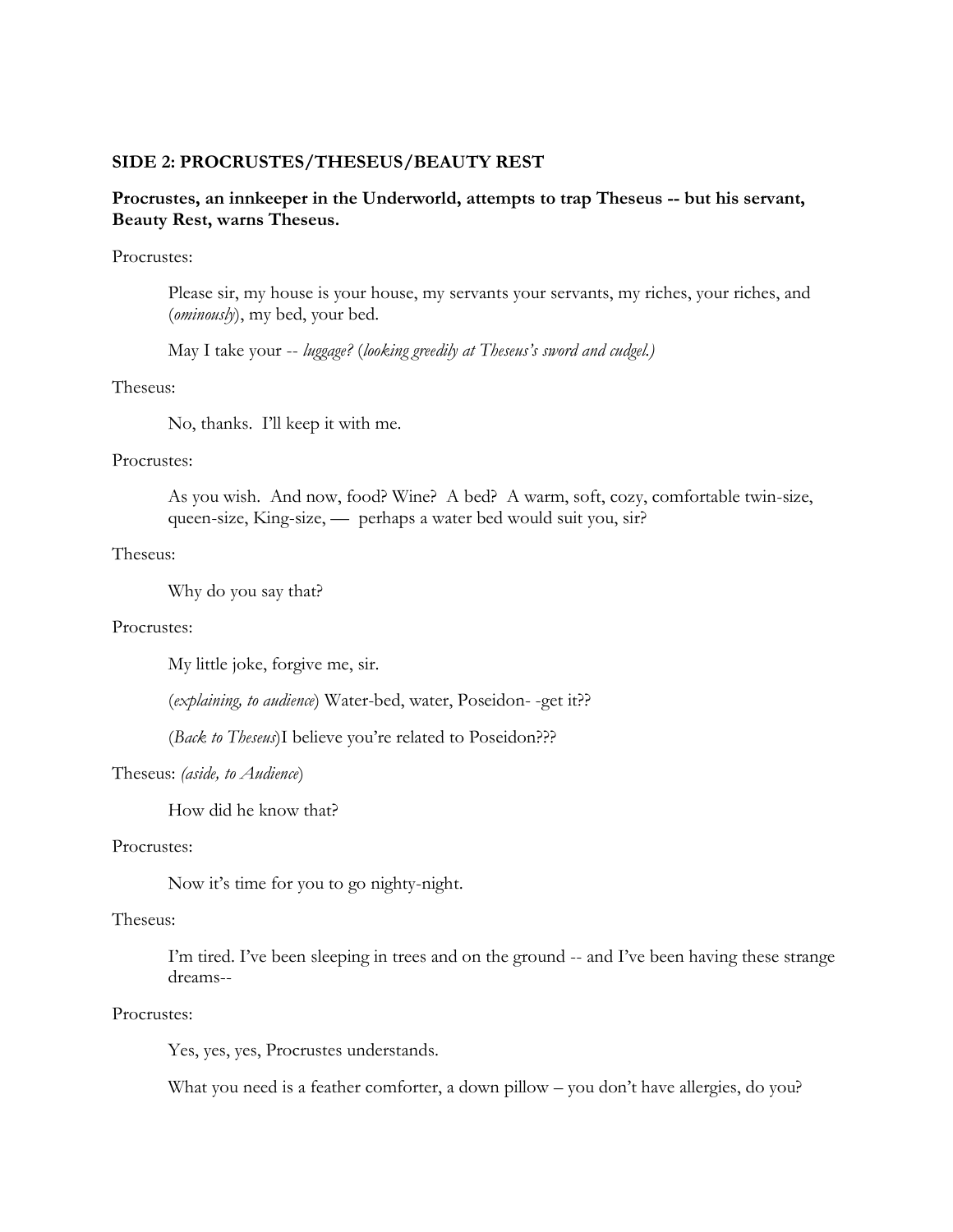#### Theseus:

Nope. Sounds good.

#### Procrustes:

You will never sleep a sleep as deep as you sleep in Procrustes' bed.

I guarantee…you'll never have a bad dream again. My able servant, Beauty Rest,(*she enters*) will take care of you...I'll be right back with your wine. Beauty Rest, see to our guest. Posturpedic, you know the routine! Snap to it!

#### Beauty Rest:

As you say, Master. (When he turns, she spits at him!)

## Procrustes:

*(An after-thought, over his shoulder*) What are you, about 5'4"? *(exit)*

#### Theseus:

That was weird. Why did he ask my height?

#### Beauty Rest:

He's measuring you! For his iron bed! Oh, sir, I must warn you. Even in this desolate place we have heard of you— The great hero Theseus. But you have come to an evil house. Evil like you wouldn't believe. My master is an evil man, a murderer. He has only one bed. It is only one size. If you drink his wine, you will fall asleep in his cruel bed – and you will never wake up again, never, never, never- for he will kill you in your sleep. He lures weary travelers, steals their possessions, and chains them to his iron bed.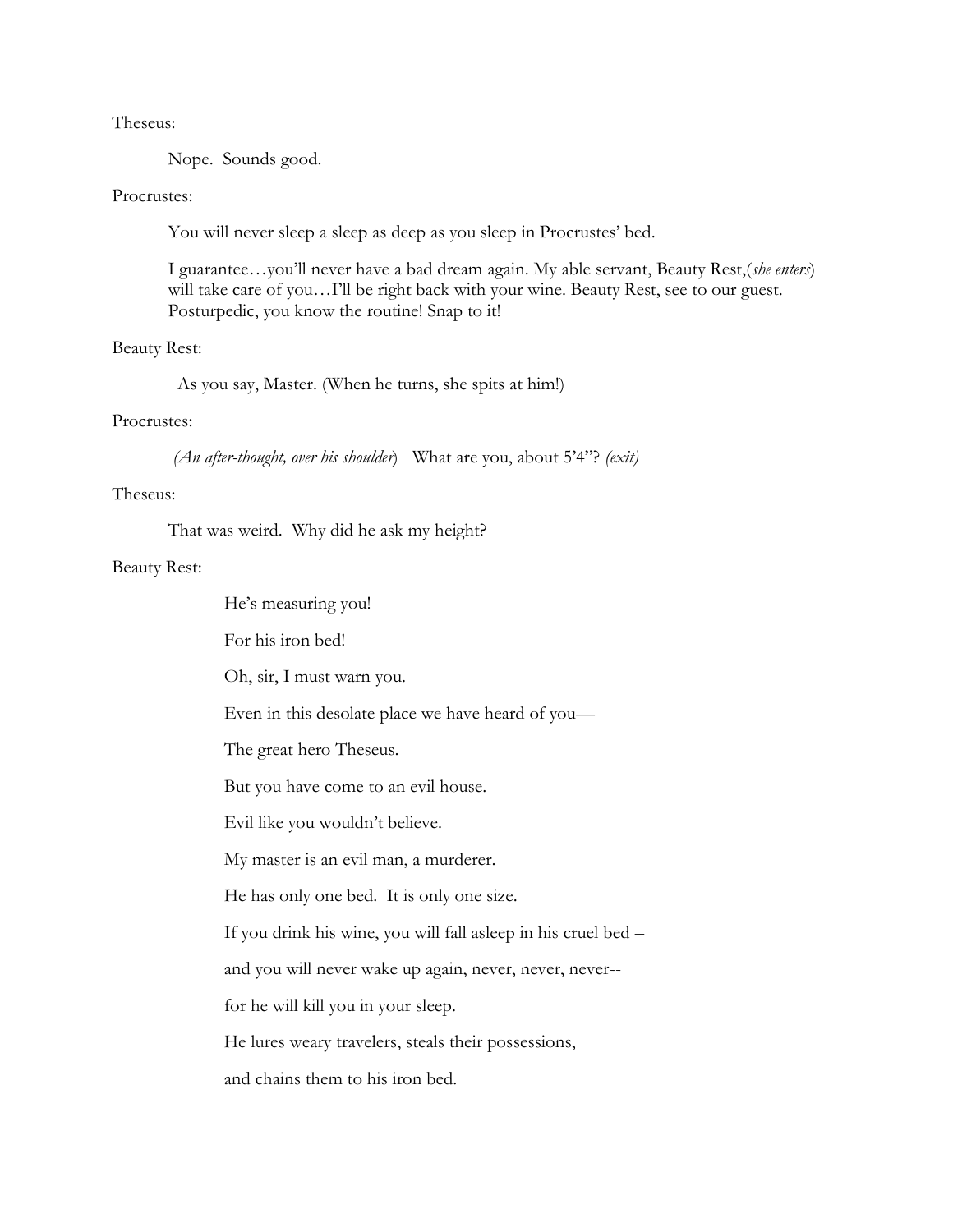|                         | If they are too long, he chops off their head,                  |
|-------------------------|-----------------------------------------------------------------|
|                         | if they are too short, he stretches them to fit.                |
|                         | He's coming. Save yourself!                                     |
| Theseus: (to audience.) |                                                                 |
|                         | That. Is. A terrible. Story.                                    |
| Procrustes: (entering)  |                                                                 |
|                         | Ready for beddy-bye?                                            |
| Theseus:                |                                                                 |
|                         | You know, suddenly, I'm feeling wide awake. But you look tired. |
| Procrustes:             |                                                                 |
|                         | No, really, I had a nap---                                      |
| Theseus:                |                                                                 |
|                         | Nice, cozy bed—                                                 |
| Procrustes:             |                                                                 |
|                         | Please, no!                                                     |
| Theseus:                |                                                                 |
|                         | Comfy blanket--                                                 |
| Procrustes:             |                                                                 |
|                         | No, no!                                                         |
| Theseus:                |                                                                 |
|                         | Good night, sleep tight, and don't let the bedbugs bite!        |
| Procrustes:             |                                                                 |
|                         | Owwwwwww!                                                       |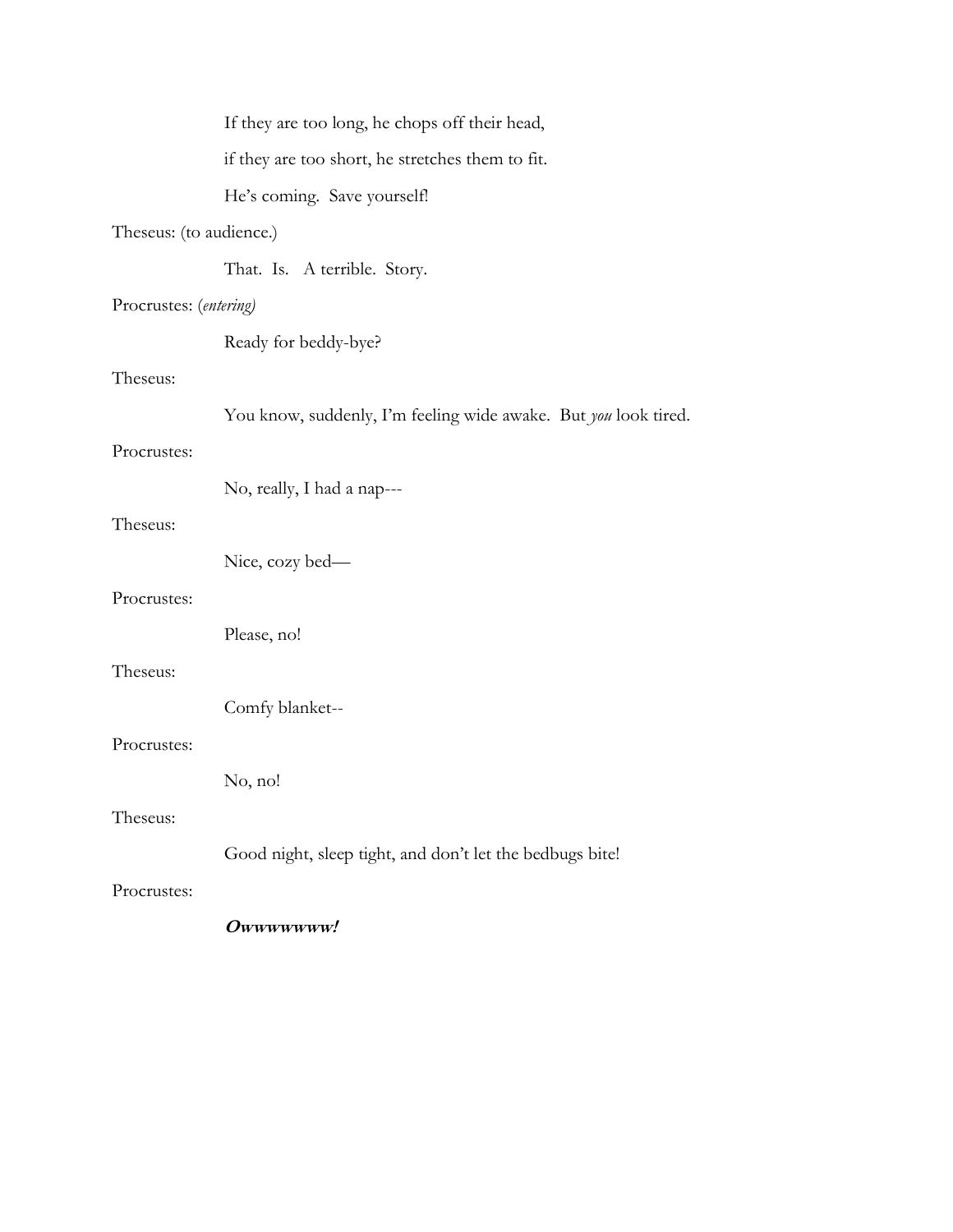#### **SIDE 3: CHORUS/NIKE/ADIDAS**

# **The Chorus, along with narrator Nike, describe the sacrifice of young Athenians to the Minotaur.**

#### Chorus: (or Aegeus)

You see, King Minos demanded a sacrifice

to avenge his own son's sad demise

at the hands, he thought, of Athenians.

# Nike:

And the worst, Aegeus told, when he'd drunk some wine--

At the bottom of a pit lived a loathsome beast,

Half-man, half-Brute, entirely terrible--

On human flesh and blood the beast would feast –

# Other voices from Chorus:

Its cries of misery were unbearable

When in the night it would scream to be fed! //

True, no one survived to tell the tale  $-$  ///

But they'd heard the cries; / they'd felt the ground shake,/

# All: (Freeze in scary Minotaur posture)

For the beast was part Bull – a child of Poseidon,

The earth-shaker. (Break Freeze)

That was the word, and the world would quake!

That was the word, the word that spread

And all who'd heard of him lived in dread

of the Minotaur –for that was his name!

#### Nike:

Oh! A terrible thing to trade more sons,

And daughters too,

# ALL:

For the death of one!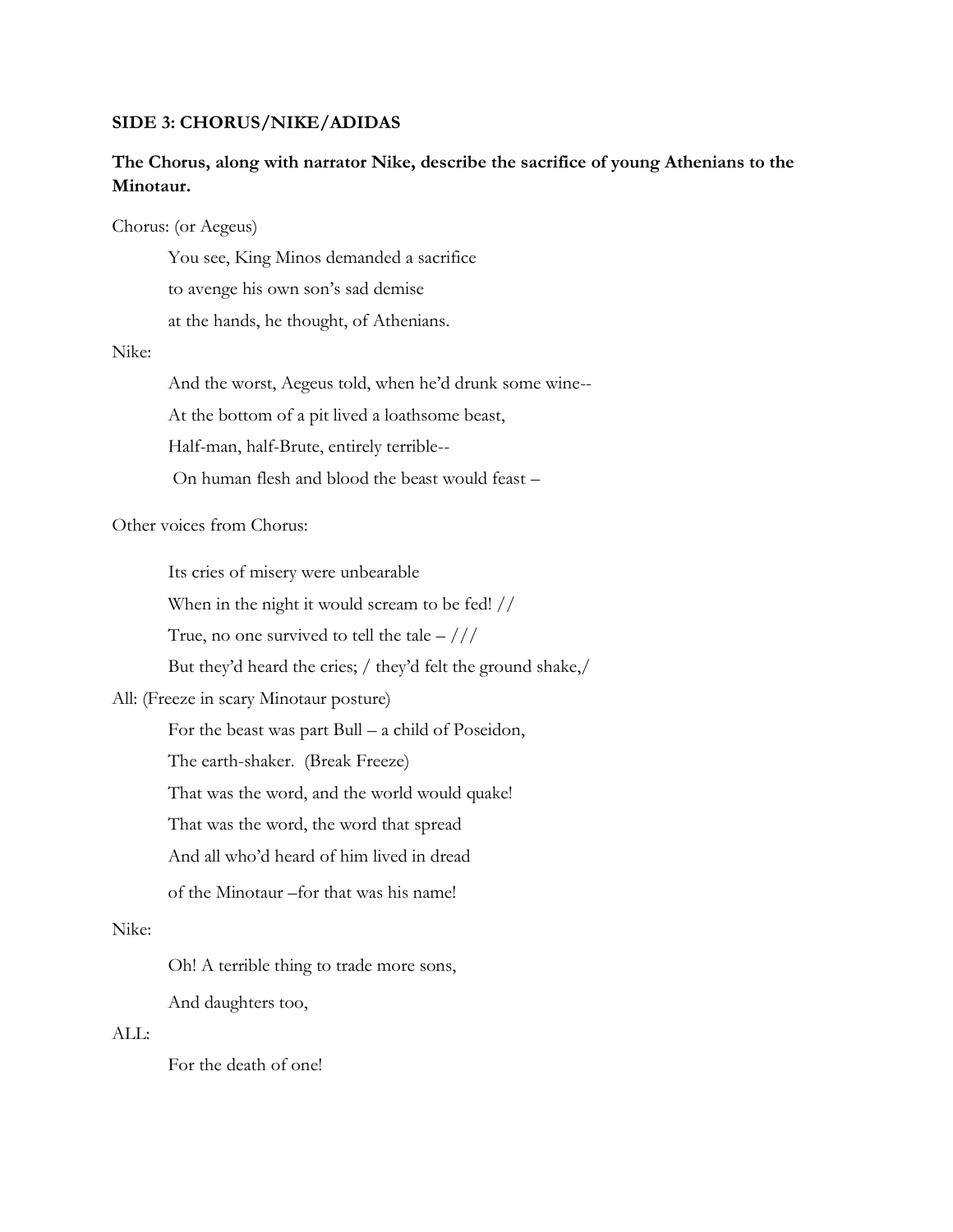# **SIDE 4: THESEUS/ARIADNE**

# **Ariadne has agreed to help Theseus in his quest to get rid of the Minotaur, but he does not know that Ariadne seeks to help the Minotaur, who is her half-brother.**

# Ariadne:

My mother was once a priestess of Aphrodite, but they had a major falling out.

My father double-crossed Poseidon.

It's our family's curse -- bad blood.

So now, people treat me like a priestess, and make disgusting sacrifices to me,

and expect me to act like a priestess,

but I don't seem to have any special powers.

I don't even have any *ordinary* powers.

#### Theseus:

Hey- wait, you said you could help me. Kill the Minotaur.

## Ariadne:

No! No! That's not what you said. You said, and I quote, "I will *get rid of* the Minotaur."

# Theseus:

That's just a technicality.

# Ariadne:

Maybe so- but it's also the only reason I said I would help you.

## Theseus:

Ariadne, this isn't gonna work for me. I made a bargain with your father. I gave my word.

I have to be true to what I said.

## Ariadne:

I know, I'm still working on that.

Why is life so hard?

Why can't it be simple—as a jar of honey - or a spool of thread?

Theseus: (*He recognizes the thread.)*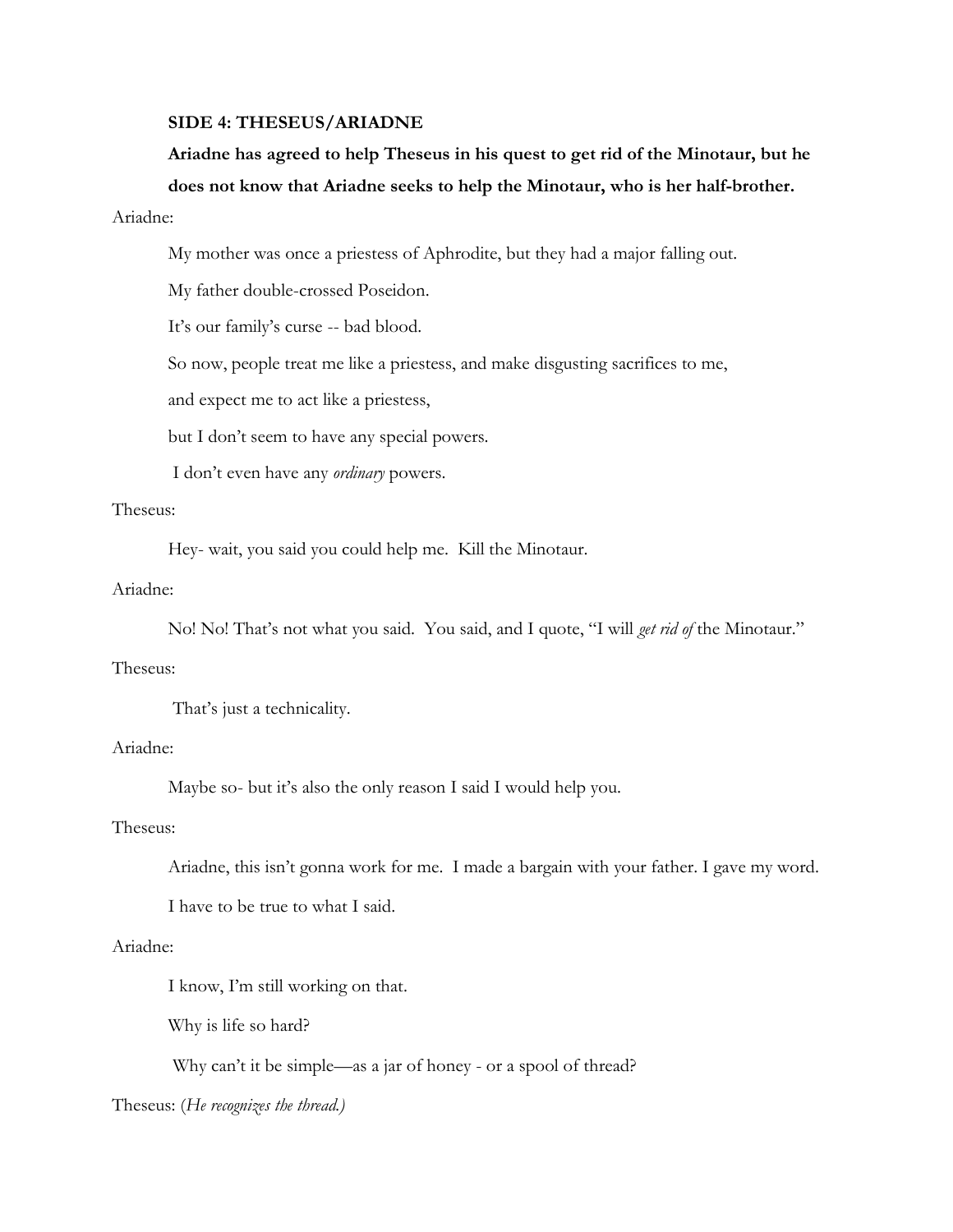That spool of thread!

I've seen it before! —I've seen it *every night*! -- In my dream.

# Ariadne:

And I have seen you – *your* face -- in *my* dream. (*Remembering the chant*)

# **The thread's on the spool,**

#### Theseus:

**The spool's wound tight,**

# Ariadne:

#### **You must feel it in the dark, cause there is no light…**

## Theseus:

And the cry, almost human, of a beast in pain—???

#### Aridane:

---Is my half-brother, Asterion, called the Minotaur.

Bad blood, remember?

#### Theseus:

Every night, as I slept, I heard a voice calling me- Was it Asterion's voice I heard? (*he is lost in his thought and the implications of it.)*

# Ariadne:

He has the blood of Poseidon in him-- the bull's form disguised the god–

but his mother-

also *my* mother – is human.

#### Theseus:

Asterion is like me – half mortal, half god.

# Ariadne:

Yes, but no one has ever looked for the god in him.

He's *not* like you and me, he has the appetites of a beast for human flesh - but he's still my brother.

And that is why you must not kill him.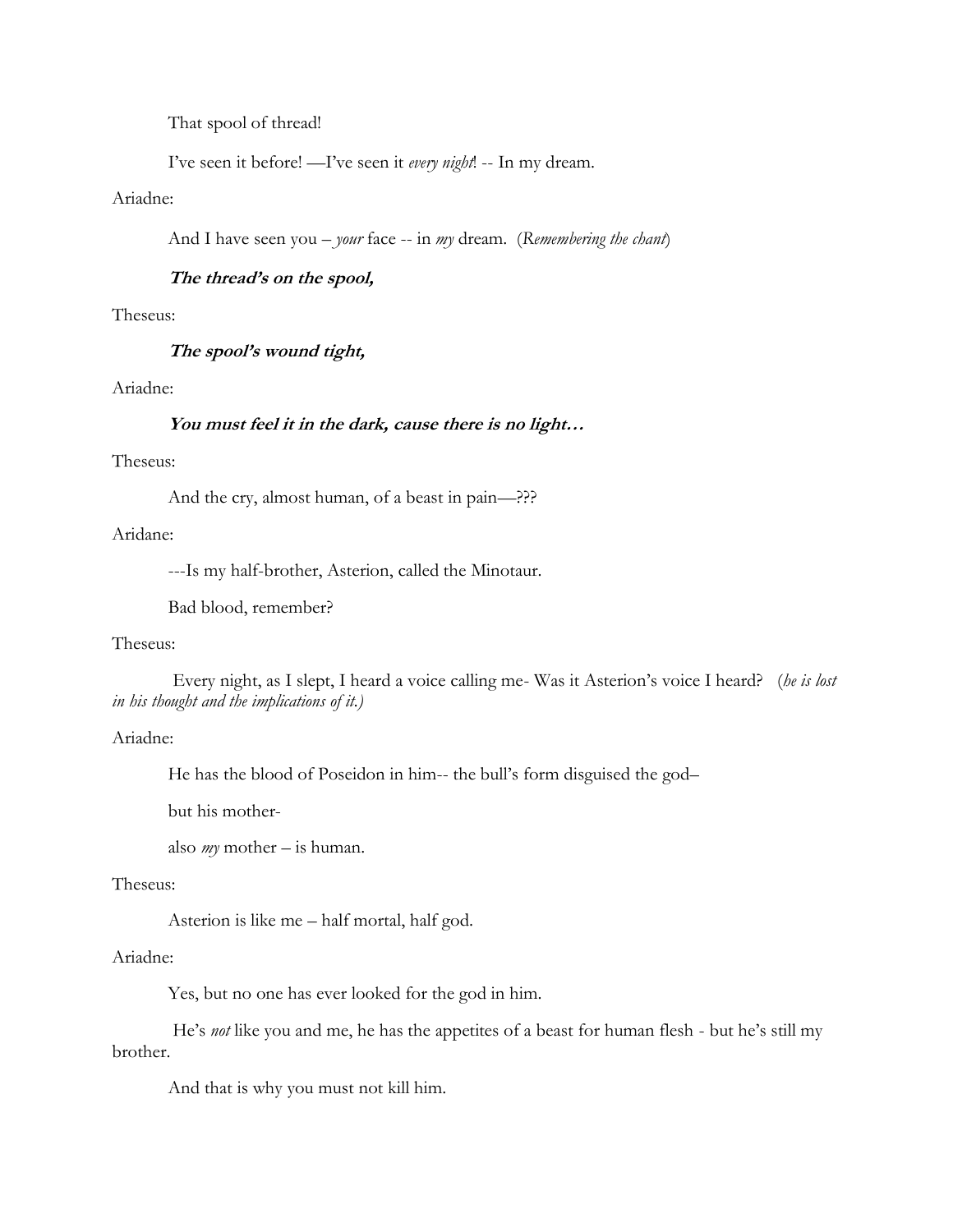#### **SIDE 5: THESEUS/ARIADNE/ASTERION**

# **Theseus and Ariadne, having made their way through the Labyrinth, come face to face with Asterion, the Minotaur, who is angry with humanity for his imprisonment.**

#### Theseus: (*groping on the ground*)

Oh, no! I've dropped the spool,

Is it here ---It must be here, but I can't find it.

Must stay calm, must keep my cool--

Ariadne. Are you still there?

#### Ariadne:

I'm right behind you. (*She lights a little light.)*

#### Theseus:

Listen. I can hear him breathing –

Asterion: (*with a great roar, rising and flailing about*--)

## **I will devour you!**

**I will kill everyone!**

#### **I will eat the whole bad world!!!**

(*Theseus and the Beast have a fierce Struggle. At last he pins the Minotaur, holding it by the horns.)*

### Ariadne:

Asterion, it's me, it's your sister, Ariadne. (*She tentatively moves toward him.)*

Do you remember? Long ago? We used to play together…

you rolled an apple to me, and I rolled it back…?

#### Asterion:

I remember.

## Ariadne:

Theseus and I won't hurt you.

## Theseus:

How can I hurt you? You and I share the blood of Poseidon.

Asterion: (*raging again)*